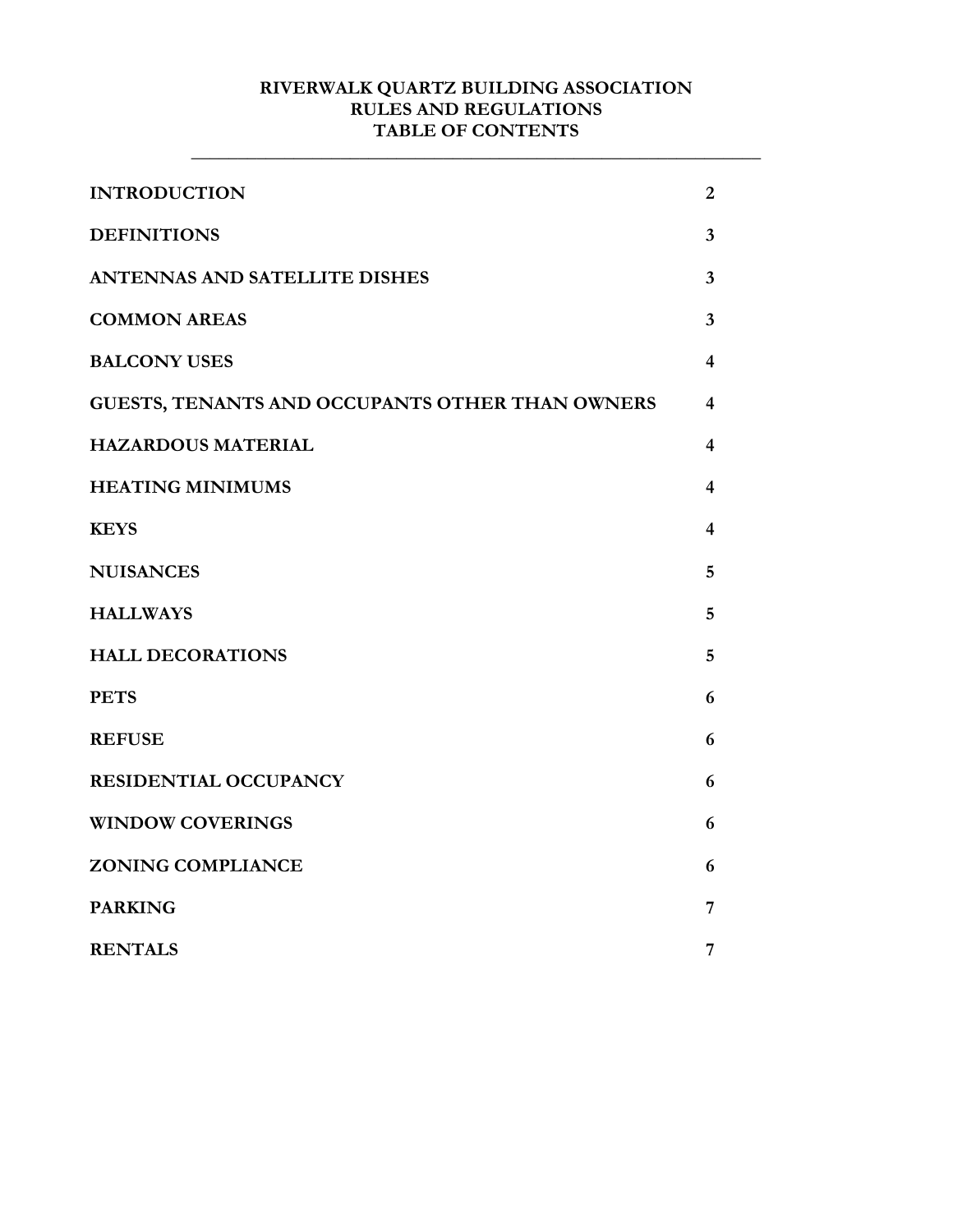#### **RIVERWALK QUARTZ BUILDING ASSOCIATION RULES AND REGULATIONS**

**\_\_\_\_\_\_\_\_\_\_\_\_\_\_\_\_\_\_\_\_\_\_\_\_\_\_\_\_\_\_\_\_\_\_\_\_\_\_\_\_\_\_\_\_\_\_\_\_\_\_\_\_\_\_\_\_\_\_\_\_\_\_\_**

### **INTRODUCTION**

These rules and regulations are created to assist with living and working in the Riverwalk Quartz Building as a pleasant and comfortable environment, while ensuring harmonious relations. As neighbors, all of us have rights and obligations. The rules and regulations that we impose upon ourselves as owners are for the mutual benefit and comfort for everyone in the Riverwalk Quartz Building Association.

Objectionable behavior is not acceptable even if it is not specifically covered in these rules and regulations. It is the responsibility of owners to see that these rules and regulations are made available to and adhered to by their employees, guests, and/or lessees.

To be effective, rules and regulations must be enforceable. Accordingly, violations by owners, their tenants, employees, families, guests, invitees, patrons and persons over whom they exercise control will be acted on as follows:

"A firm, informative and friendly warning will be given by your neighbors or property manager for a minor infraction. However, in all cases, if damage to property has occurred, said damage must be immediately paid for by the responsible owner. If an owner's tenant, employee, family, guest, invitee, or person over whom the owner exercises control causes the damage, the owner shall still be jointly and severally liable for payment of the damaged property."

The purpose of these rules and regulations and enforcement thereof is not to hinder relationships between owners and/or tenants. In all case, as stated above, it is the intent to first resolve problems amicably. However, in the extreme cases when a mutual resolution is not obtained, the following actions may be taken. Please note that Owners and Tenants shall have the right to a hearing before a penalty is assessed.

- **1**<sup>st</sup> **infraction** Owner (and tenant, if feasible) will receive verbal and/or written warning
- **2<sup>nd</sup> infraction** Owner will be assessed a \$50 penalty payable with next association dues. Owner (and tenant, if feasible) will be notified in writing that the penalty was assessed.
- **3<sup>rd</sup> infraction** Owner will be assessed a \$100 penalty payable with next association dues. Owner (and tenant, if feasible) will be notified in writing that the penalty was assessed.
- Subsequent infraction(s) Owner will be assessed a \$250 penalty with next association dues for each subsequent infraction(s). Owner (and tenant, if feasible) will be notified in writing that the penalty was assessed.

The Executive Board retains the right to increase subsequent penalties based upon the number of infractions. From the date of notification of the offense, offenders shall have the opportunity to have a hearing at the next Executive Board meeting. All requests for a hearing must be in written form submitted to the Executive Board via the Property Management Company by mail, electronic mail or facsimile. Offenders filing for a hearing shall be given the opportunity at the Executive Meeting to join in or to have its representative or agent join in discussion from the floor of any prospective action, policy or program to be implemented by the Board, any committee thereof, or the Association. The outcome of the hearing shall be delivered via mail, electronic mail or facsimile to the offender within 14 days following the meeting of the Executive Board.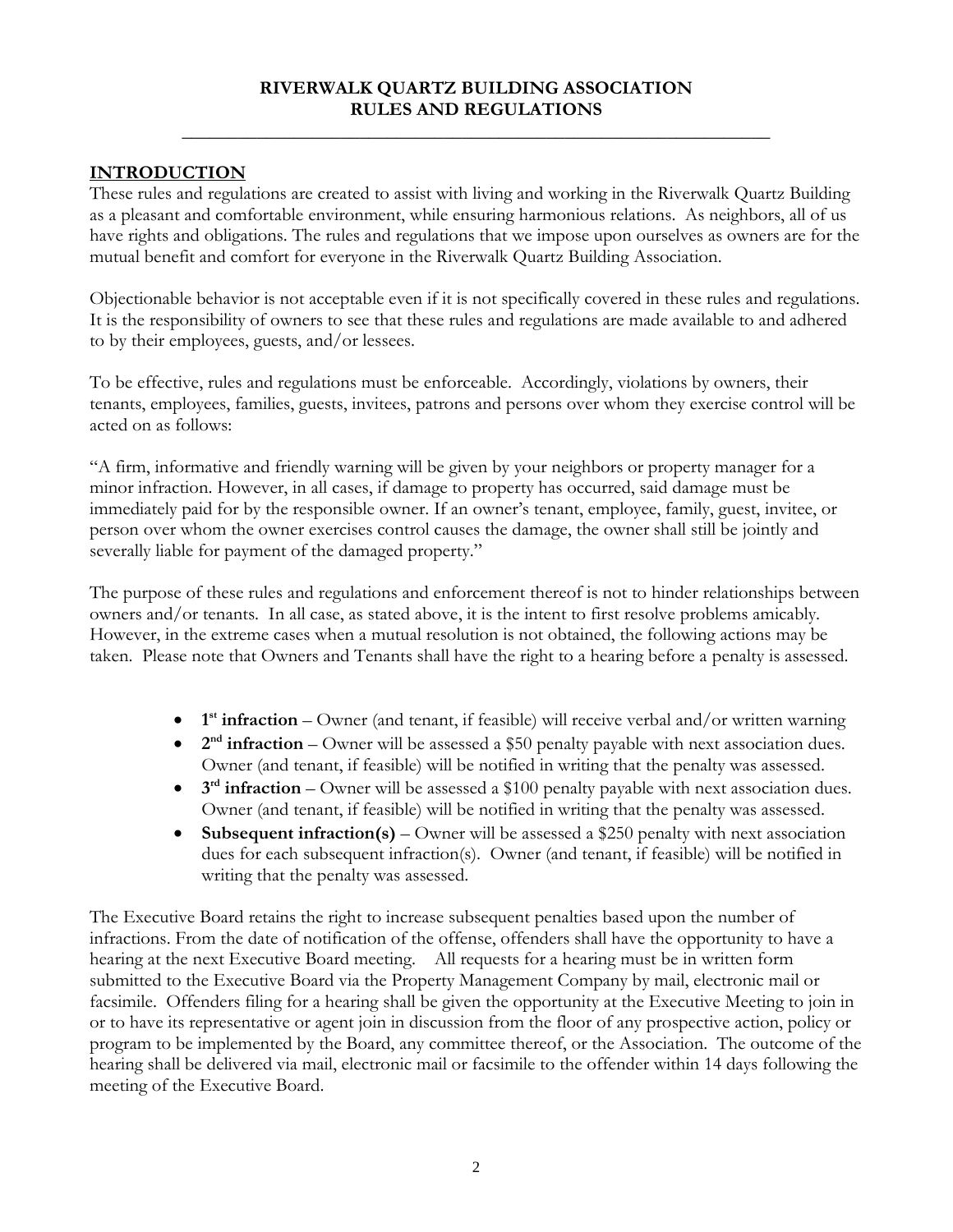In addition, the Executive Board retains the right, as described in the Condominium Declaration; to place a lien against an owner's property should an owner fail to pay their assessments, including the failure to pay assessed amounts for infractions. The Executive Board retains the right to adjust the infraction scale with reasonable cause.

#### **DEFINITIONS**

The following rules and regulations, except as otherwise expressly stated, apply to all owners and their families, tenants, employees, agents, invitees, and guests with respect to the use of the condominium units, commercial space, common areas, and any other portion of the Riverwalk at Edwards property. For purposes of these rules and regulations, "tenant" shall mean persons under a valid lease for a commercial or residential unit with a current right to occupy such unit; "guest" shall mean all persons other than owners and tenants, including their employees, with a current right to occupy a unit. Owners and guests who do not have a current right to occupy a unit may not use the facilities within the property. Terms not specifically defined in these rules and regulations shall have the meaning attached to such terms in the Declaration for the Riverwalk Quartz Building Association.

#### **ANTENNAS AND SATELLITE DISHES**

 Each owner and tenant is responsible for contacting their building Association for rules and guidelines regarding satellite dishes and antennae and approval for installing on common areas within the building, such as the roof. If installation or removal causes or has caused any damage to the roof or any roof leak damage to units below, the owner shall reimburse the Riverwalk Quartz Building Association for repairs of damage(s) caused. If the owner does not reimburse the Riverwalk Quartz Building Association for the removal or repair cost(s) referred to above within sixty (60) days of notice of costs, the Riverwalk Quartz Building Association may place a lien on the owner's unit until full payment is made.

#### **COMMON AREA USES**

Except in areas that may be designated for such purposes by the Riverwalk Quartz Building Association or managing agent, the personal property of all owners and/or tenants shall be stored within their respective units. Without prior written approval by the Executive Board, activities other than normal transit or household moves shall be prohibited except those uses outlined in the Residential Hallway Guidelines.

The follow is specifically prohibited:

- All exterior storage of personal property, whether by residential or commercial unit owners (unless permitted by the Bylaws, Declaration, or these Rules and Regulations).
- Smoking within the common areas.
- Sporting equipment of any kind, furniture, inventory, or other materials or personal property.

The common areas referred to as mechanical rooms, boiler rooms, roof, etc. shall only be accessed by contacting the management company for the Riverwalk Quartz Building Association for permission and access. Should the purpose for access be for the benefit of the owner/ tenant, the Riverwalk Quartz Building Association reserves the right to impose a fee for services, if needed.

Should an owner or tenant require the use of the elevator for moving in, moving out or for the transportations of construction material and equipment, only the Riverwalk Quartz Building elevator or staircase is to be used. In addition, any damage repair or clean-up required due to move in, move out and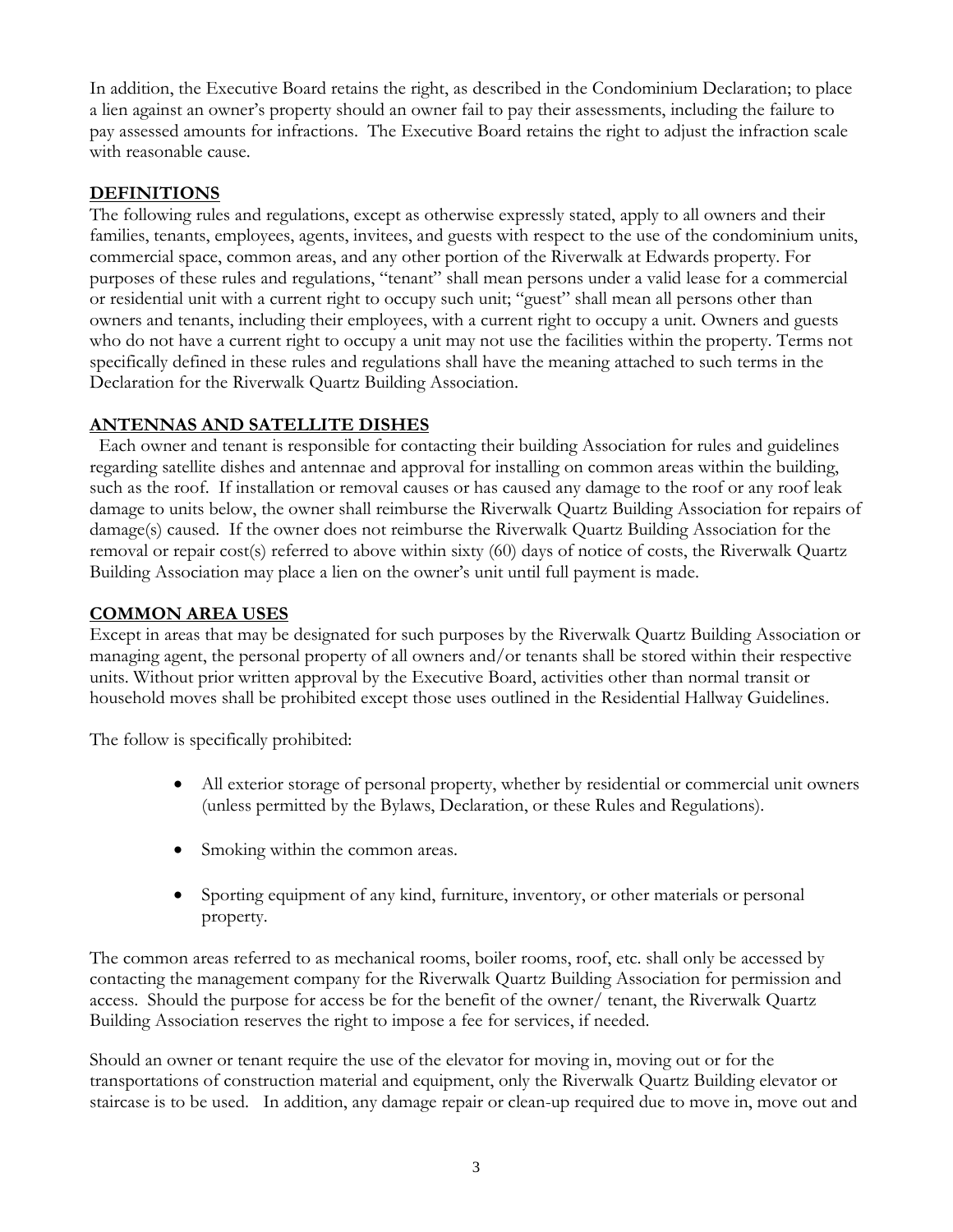construction work may be billed directly to the owner or responsible party. Owners or tenants may request the use of the elevator key should the elevator need to be used for an extended period of time.

# **BALCONY USES**

Balconies, terraces, exterior stairways and windows shall be used only for the purposes intended, and shall not be used for hanging or storing personal property, sporting equipment or other household items. This includes, but is not limited to, any & all laundry, towels, blankets, boxes, sleeping bags, tents, sporting equipment, fishing gear, kayaks, bicycles, skis and snowboards.

# **GUESTS, TENANTS, AND OCCUPANTS OTHER THAN OWNERS**

It is the responsibility of the owner to be sure that anyone occupying the owner's unit is made aware of all "Rules and Regulations" of the Riverwalk Quartz Building Association & the Riverwalk Master Association. Should occupancy of any unit be permitted by any owner, to any long-term guest or tenant, the Riverwalk Quartz Building Association & Management Company must be made aware of such occupancy including name, phone numbers, & address, to protect the security of the property. Obligatory compliance with the Riverwalk Quartz Building Association Rules and Regulations as well as those of the Riverwalk Master Association shall be specifically referred to, and made a part of, any lease agreement of any unit. Owners shall be responsible for the conduct of their children and pets and the children and pets of their guests and tenants. Owners shall ensure that such behavior is neither offensive to any occupant of the property nor damaging to any unit or portion of the common area.

### **RENTALS**

Rentals of units must be for a minimum of six months. No short term or weekend rentals allowed.

#### **HAZARDOUS MATERIAL**

The storage of flammable material that may jeopardize the safety and welfare of any person or property is **not permitted on or in the property at any time, including storage closets**. No flammable, combustible, explosive, or otherwise dangerous fluid, chemical, or substance shall be kept in any unit or on any part of the property except for reasonable quantities of commercially available products in retail packaging for normal household use within the units. Gas grills with propane tanks of 20 lbs. or less shall be permitted. **No fireworks of any kind shall be ignited on the property from any unit or from any common area.**

#### **HEATING MINIMUMS**

The owner of each unit in the project shall heat such unit so as to maintain a **temperature in the unit of no less than 55 degrees Fahrenheit from October 1st to May 30th** of the year in order to avoid any damage which could result from the freezing of pipes, both individual and common, which pass near or through individual units within the building. **This heating requirement must be met even when the unit is vacant.** 

The Association pays the gas expense associated with heating the units which means all owners pay for this via their Association dues. To keep this expense and thus the Association dues to a minimum, it is highly recommended that thermostats be lowered in the winter time when no one is present in the unit so that we do not unnecessarily waste heat and increase the Association expenses.

### **KEYS**

Any owner or tenant may provide, at their discretion, a key to the Fire Department in case of emergencies. All owners and tenants should be aware that a key provided to the Fire Department is kept within a Knox Box on site and is only available to members of the Fire Department. However, should an owner or tenant choose not to provide a key to the Fire Department, the Fire Department retains their right in case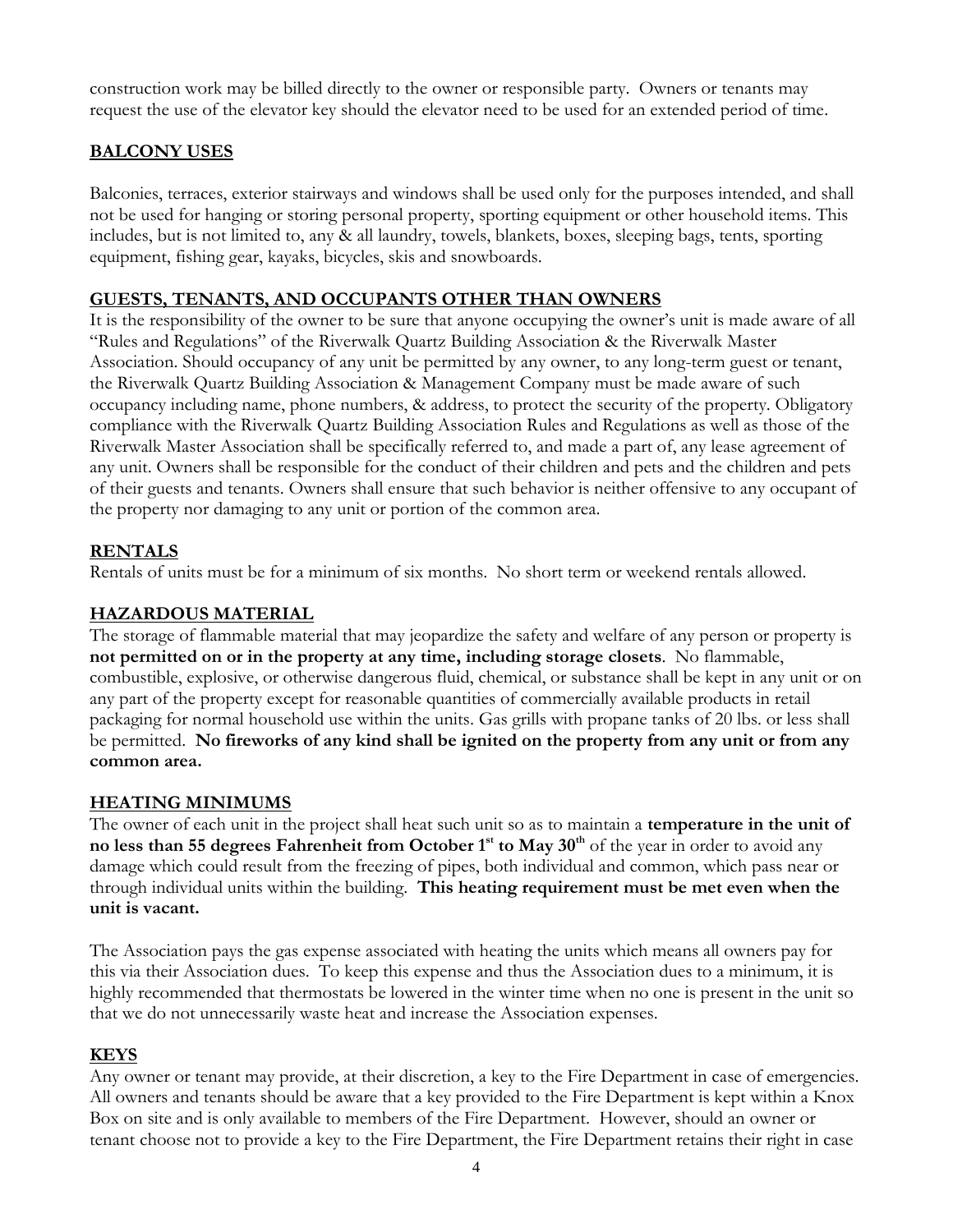of an emergency to enter your unit with force, if necessary. Repair costs are the responsibility of the owner or tenant.

Any owner or tenant may also provide, at their discretion, a key to the Management Company in case of emergencies. Should an owner or tenant choose not to provide a key to the Management Company, the owner or tenant should be made aware that the Management Company retains their right in case of an emergency to enter your unit at the cost of the owner or tenant.

#### **NUISANCES**

No unit owner shall make or permit any disturbing noises in the building by himself, his family, employees, agents, visitors or lessees, or pets nor do or permit any activity that will interfere with the rights, comforts, or convenience of other unit owners or tenants. All owners and tenants shall respect the rights of their neighbors and keep the sound levels of all radios, stereos, televisions, appliances, as well as voices & musical instruments to a minimum. No one may make undue noise between 10 pm and 8 am. This also applies to all noise in common areas including parking areas.

No owner shall conduct, or permit to be conducted, vocal or instrumental practice or performance, nor give, nor permit to be given, vocal or instrumental instruction at any time if the same shall disturb or annoy other occupants of the building.

No noxious or offensive activity shall be carried on inside or outside of any unit, nor shall anything be done or placed on the property that is, or may become, a nuisance or cause embarrassment, disturbance, or annoyance to others.

No lights shall be emitted from any unit that are unreasonably bright or cause unreasonable glare.

#### **HALLWAYS**

Unit owners, their tenants, employees, families, guests, invitees, patrons and persons must walk quietly in the hallways so as not to disturb other owners or tenants. No running, yelling, screaming, loud talking or pets barking or making other noise is allowed in the hallways. The hallways are not a playground.

### **HALL AND EXTERIOR DECORATIONS**

The Association acknowledges that each owner or tenant possesses different tastes and opinion on what is harmonious or attractive within the common areas. The only approved items allowed to be in hallways are:

- A small doormat which is in good taste.
- Holiday decoration which should be in sync with the holiday/season. Holiday décor cannot be put up more than one month in advance of the holiday and must be removed within one week of the date of the holiday.

Items must be kept within a reasonable location and must not infringe upon a neighbor or hinder the walkway in any fashion. Per ADA regulations, a three foot path must be available for wheelchair access.

No items may be affixed to a hallway wall. If an item(s) has altered a common area or caused any damage to a common area, the owner shall be responsible for returning the common area to its original condition upon removal of such item at the owner's expense.

Exterior décor of commercial units must follow all applicable rules of the Edwards Riverwalk Master Association.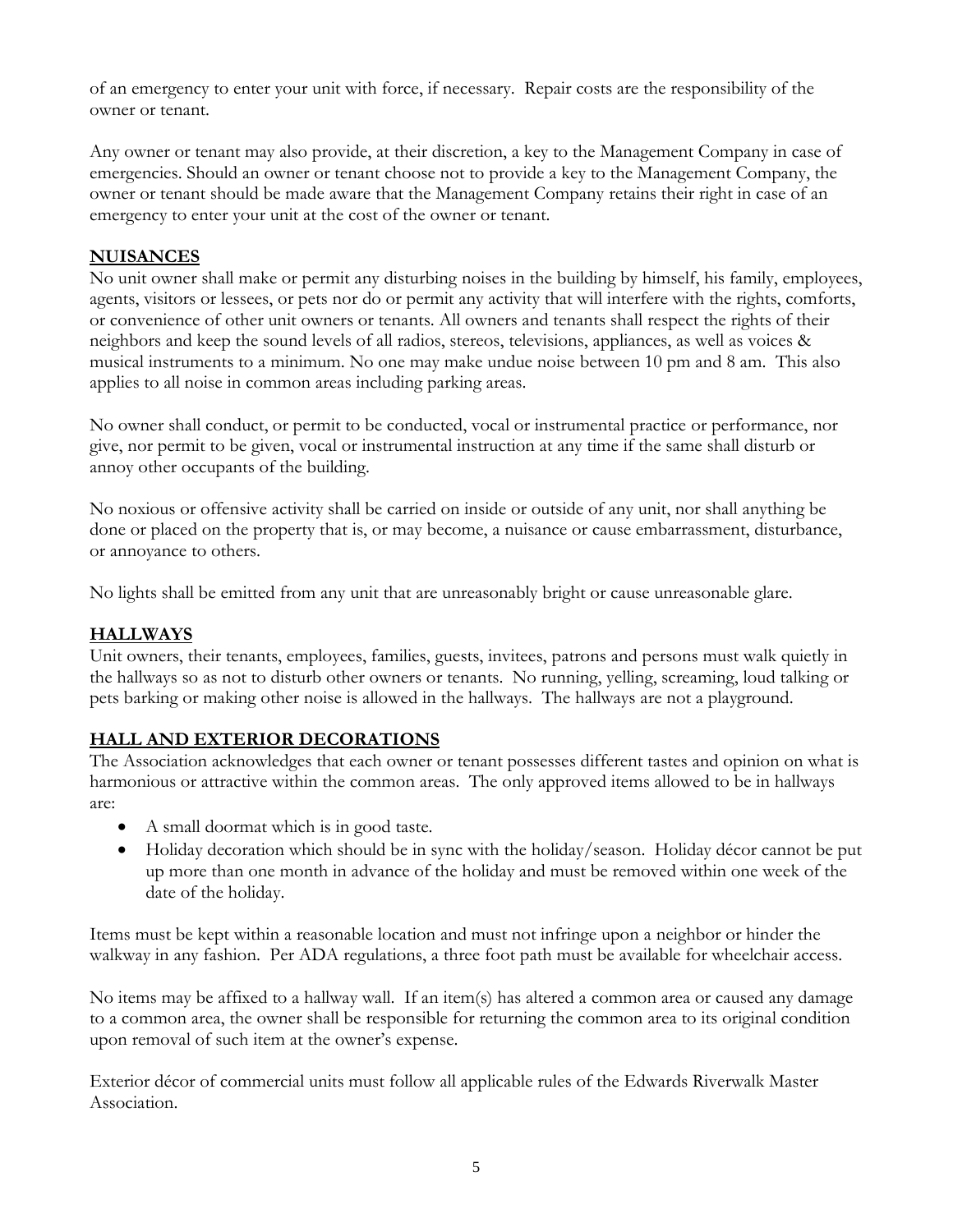The Board of Directors reserves the right to request an owner or tenant to remove or alter items placed in the common area hallway. Should the owner or tenant refuse, the Board of Directors reserves the right to make such adjustments at the owner's expense.

# **PETS**

All dogs or cats kept on the premises by owners must be licensed with Eagle County and must have appropriate shots required by the county.

**Maximum number of dogs or cats per unit is two.** Dogs or cats are not permitted to run free outside of an owner's unit at any time. When outside the unit, dogs shall be on leashes at all times, including when any individual is walking any dog(s) on any section of the Riverwalk property.

**All dog or cat owners must immediately pick up the waste created by their dogs at all times during all seasons.** Owners are responsible to prevent dogs or cats urinating on any landscaping, buildings, or property owned by others; and/or from damaging any landscaping, buildings, or property owned by others.

All dogs and other pets must not bark or make other noise that disturbs neighbors or other owners or tenants.

### **REFUSE**

No trash, ashes, or other refuse or debris may be thrown or dumped on the property. The burning of refuse anywhere on the property is prohibited. No incinerators or other devices for the burning of refuse indoors or outdoors shall be constructed, installed, or used by any person except as approved in writing by the Executive Board. The owner of any unit subject to these rules and regulations shall keep the unit and the property free of trash, refuse, or debris of any kind, whether the unit is vacant or occupied.

Disposal of garbage and trash by employees, owners, or tenants of Riverwalk units shall be only by the use of designated facilities. Refuse shall be placed in sealed trash bags supplied by each owner or tenant and placed in the appropriate individual association's common trash dumpster(s) for pick-up by the contracted trash truck. All trash must be placed in the trash dumpster(s), never alongside or on the ground. No trash bags may be stored outside units for any length of time or a penalty may be levied against the owner or tenant of the unit. Violations will be subject to penalties as described in the Introduction above.

### **RESIDENTIAL OCCUPANCY**

Full time occupancy of each two bedroom unit shall be limited to a maximum of four persons and a one bedroom unit shall be limited to a maximum of two persons. Limited overnight use of one week or less shall be limited to three additional persons for a 2 bedroom and two additional persons for a one bedroom. Infants and babies are not included in these figures.

### **WINDOW COVERINGS**

All window coverings visible from outside the owner's unit shall be specifically designed to be a window covering (e.g. no tapestries, sheets, etc.) and must be approved by the Executive Board. No window shall be tinted without the prior written approval of the Executive Board.

### **ZONING COMPLIANCE**

All residential condominium units shall be used for residential purposes only and shall not be used for any business involving the movement of goods or services within the building. A residential owner or tenant may use a portion of their unit as a home office, provided it does not violate the Nuisances section of the Riverwalk Quartz Building Association Rules and Regulations. Approval may be withdrawn or terminated by the Riverwalk Quartz Building Association at any time, with cause.